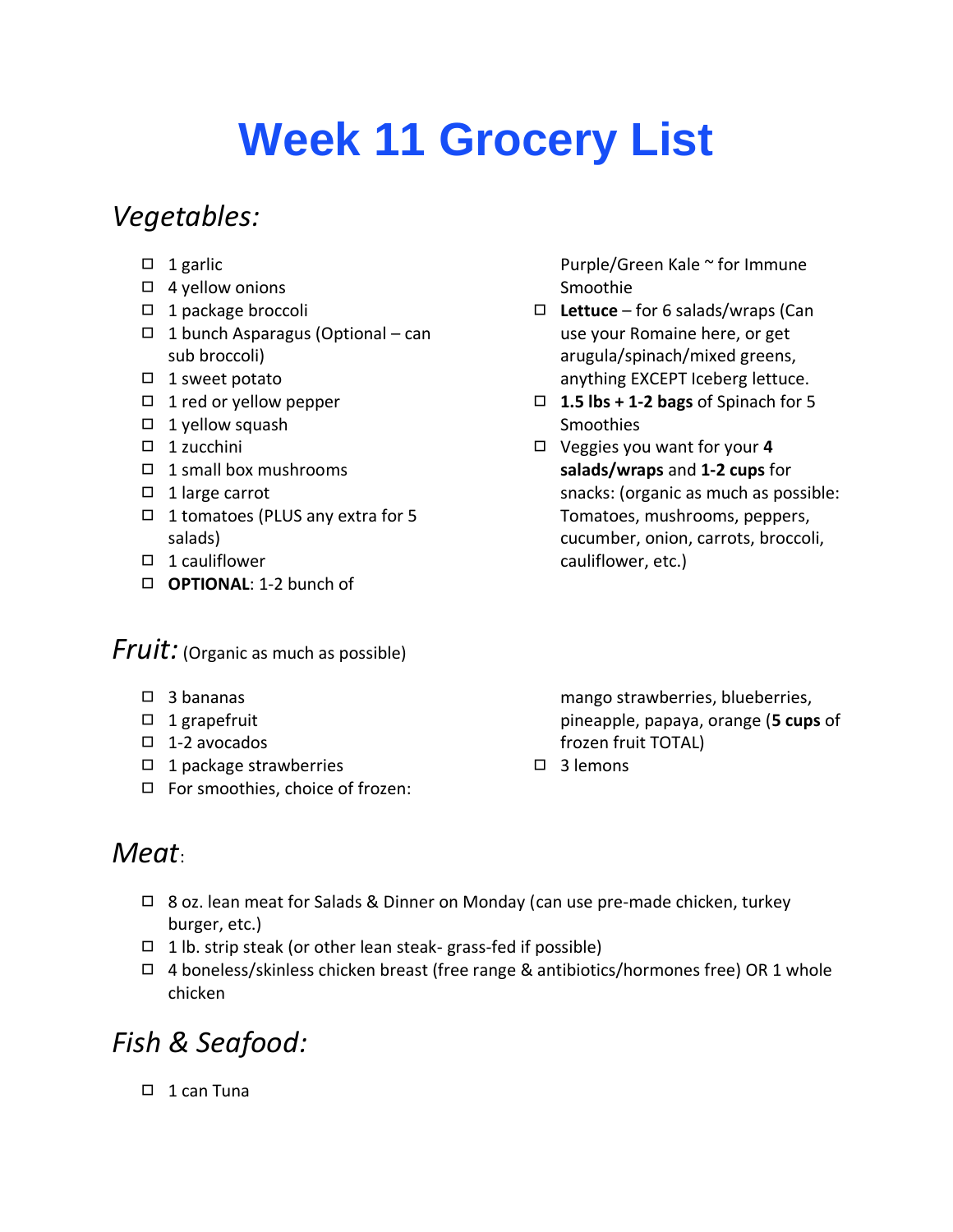◻ 1 pound of Halibut (or your choice of: sea bass, cod, snapper, salmon, etc.) \*\*\*Do Not Get: farm raised fish, anything previously frozen, or color enhanced

# *Eggs:*

◻ 4 eggs (organic, free range, & hormone/antibiotic free if possible)

## *Miscellaneous:*

- ◻ 1 Greek Yogurt (Plain)
- $\Box$  1 cup (low sodium) Chicken Stock OR 1/2 Cup of White Wine- if you don't have it at home
- ◻ Small jar green pitted olives (optional- for Chicken Oreganata)
- $\Box$  % cup Raw Assorted Nuts (no peanuts) if you need to replace

## *Fresh Herbs:*

◻ Fresh Parsley

## *Supplements:*

◻ 2 Protein Bars

# *Ingredients you should ALREADY have:*

◻ Protein Powder

#### **Replenish your Trail Mix & Protein Bars as necessary:**

- ◻ **For Trail Mix #1:** ½ cup ground flax seeds, 1 cup raw pumpkin seeds, 1 cup raw sunflower seeds, 3 cups shredded unsweetened coconut, 4 cups raw slivered almonds, ½ cup unsweetened dried cherries OR Raisins **(choose ONLY mix #1 or #2, not both)**
- ◻ **For Trail Mix #2:** 1/2 cup raw walnuts**,** 1/2 cup almonds**,** 1/2 cup pecans**,** 1/2 cup raw pumpkin seeds, 1/2 cup sunflower seeds, 1/4 cup chopped dried apricots**,** 1/4 cup dried cranberries (sweetened with apple juice)**,** 1/4 cup dried unsweetened blueberries**,**  1/4 cup dried golden raisins
- ◻ **PROTEIN BAR Option #1**: You'll need 1.25 cups slivered almonds, 1 cup pecans, 1/3 cup ground flax meal, 7 large Medjool dates, 1/3 cup dried unsweetened cherries, 1/3 cup